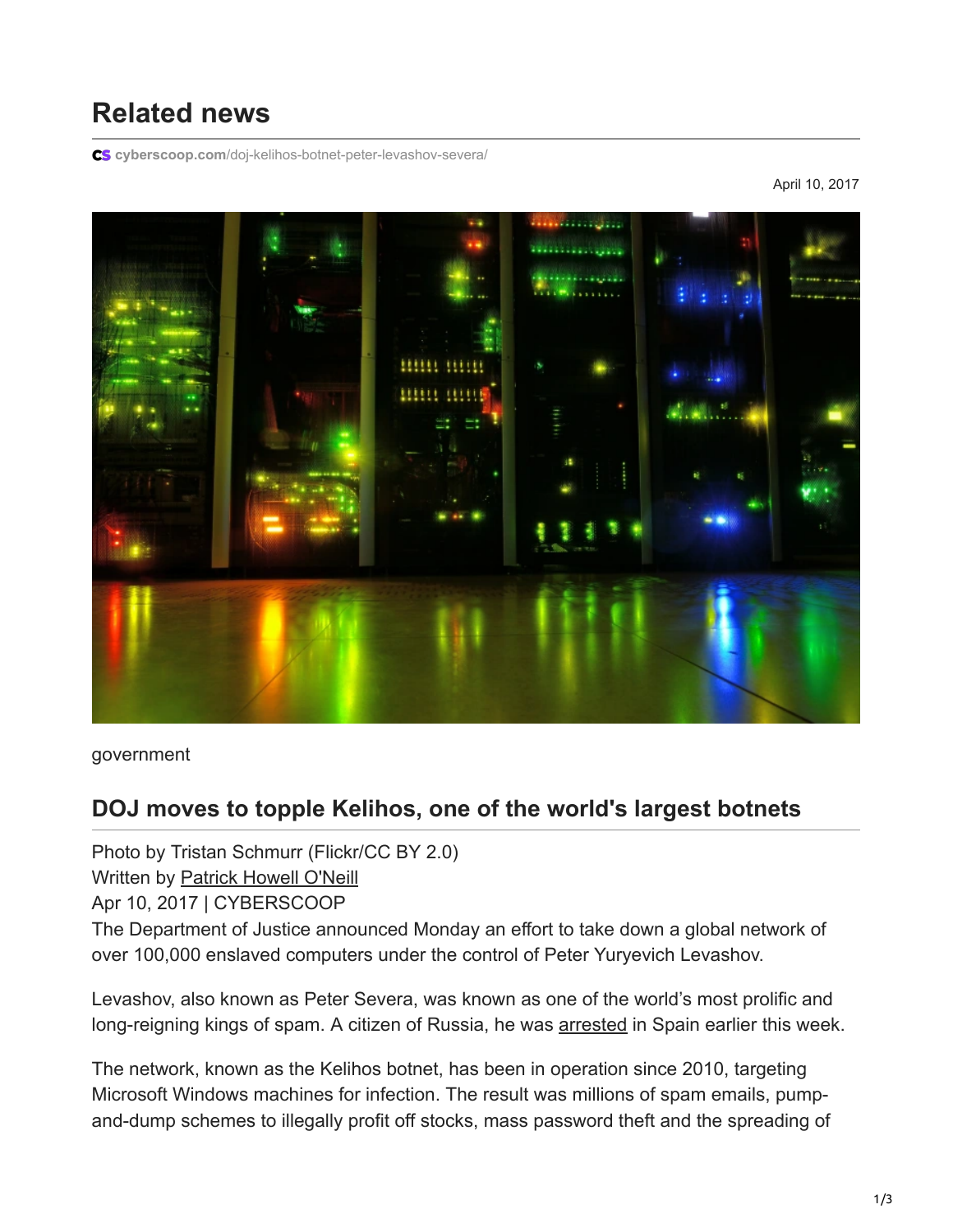malware, according to the DOJ. Roughly 5 percent to 10 percent of Kelihos victims reside in the United States, according to the Justice Department.

"The ability of botnets like Kelihos to be weaponized quickly for vast and varied types of harms is a dangerous and deep threat to all Americans, driving at the core of how we communicate, network, earn a living and live our everyday lives," said acting Assistant Attorney General Kenneth Blanco.

Levashov was first indicted over a decade ago by U.S. authorities on charges of email and wire fraud for allegedly using spam to promote profitable pump-and-dump penny stock schemes.

He was charged again in 2009 for allegedly operating the Storm botnet, another spam behemoth and a predecessor to Kelihos.

This week's arrest was made possible because the FBI learned just last month that Levashov was going to leave his home in Russia, a country without extradition to the United States, to spend several weeks in Spain. The details about how the FBI came into that information remain unknown.

Levashov was connected to Kelihos by the FBI by connecting IP addresses used to operate the botnet that was also used by email and other online accounts under the name of Pete Levashov, a web programmer in Russia.

Levashov regularly used the same addresses to commit crime. To connect the dots, the FBI obtained Levashov's records from companies including Google, Apple, WebMonkey and Foursquare.

The operation against Kelihos is global in scale, according to the DOJ, who worked in concert with law enforcement around the world. The department cited the newly amended Rule 41 as the source of authorization for the botnet's disruption.

"Let me emphasize that there was no entry into the computers to take information using this warrant," a Justice Department official said during a call with reporters. "This was merely used as a disruption technique against this botnet, it was not a search warrant against the computers that were part of the botnet."

The FBI worked with CrowdStrike, a private security company, and Shadowserver Foundation, a volunteer group of information security experts, to deploy a sinkhole attack to sever the communication networks between criminal directors and infected computers. The DOJ cautioned that, as is normal in offensives against large botnets, the operation against Kelihos will not be 100 percent complete for some time to come.